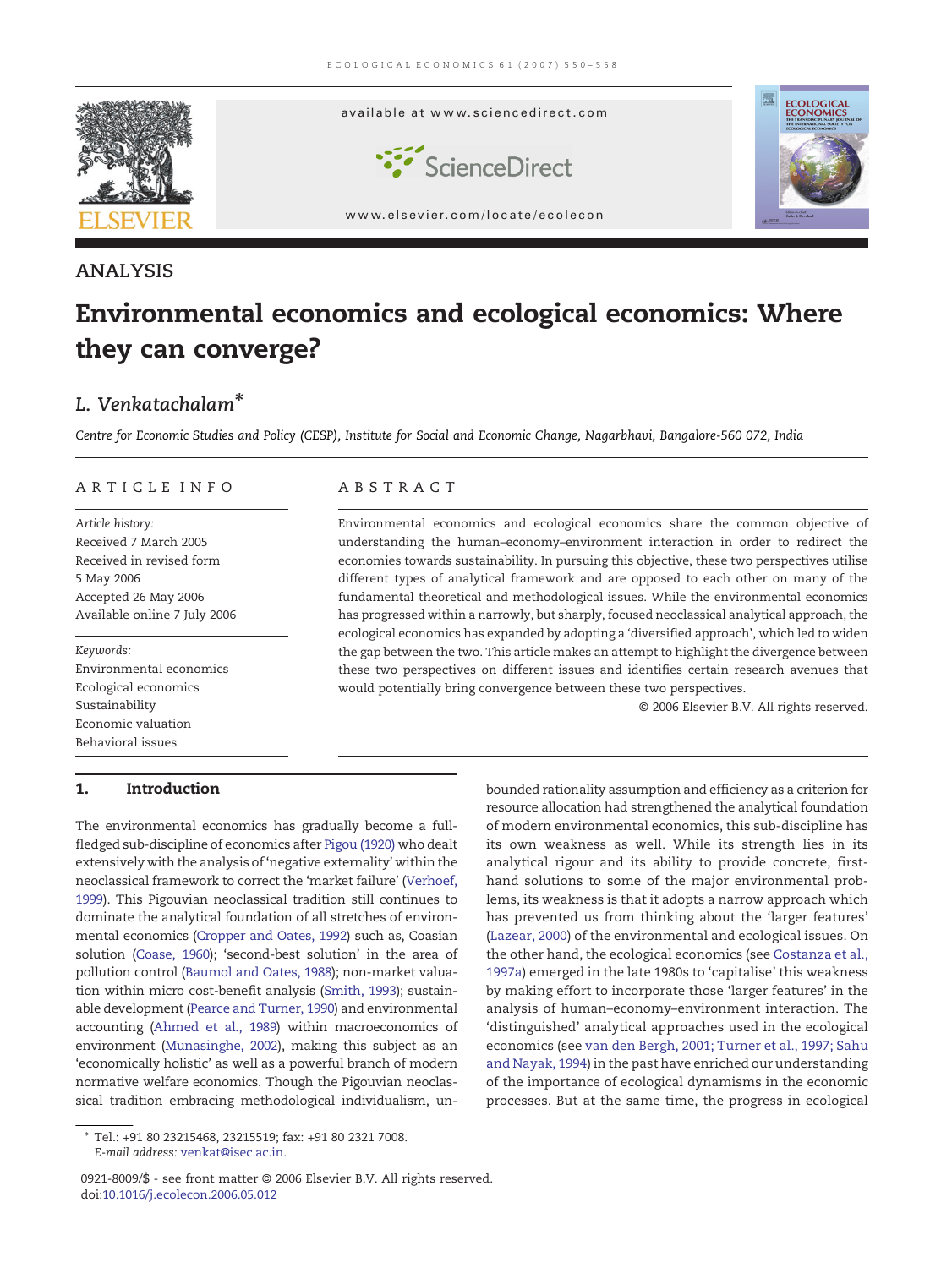economics during the past one and half decades leads us to ask the following questions: Have the ecological economists succeeded in their objective of 'capitalising' the weakness of environmental economists, despite heavy opportunity cost incurred by them? Have the environmental economists responded adequately to the challenges provided by the ecological economists? Has the gap between these two perspectives converged? What common lessons that the environmental and ecological economists can learn from the recent developments in mainstream economics, especially from the behavioral economics so as to narrow down the gap? This present article makes an attempt to investigate these questions rigorously.

#### 1.1. On the theoretical and methodological approach

At the outset, the environmental economics and the ecological economics differ on the basic theoretical framework that they utilise to analyse the underlying objective of understanding the human–economy–environment dynamism. While the former extends the basic premises of neoclassical economics namely, methodological individualism, rationality, marginalism, efficiency criterion and general equilibrium models to analyse the environmental issues, the latter adopts 'diversified' approaches such as energy/entropy analysis and ecological modeling (see [Proops and Safonov, 2004\)](#page--1-0). More precisely, environmental economics assumes that environmental issues form part of overall economic issues and therefore, these issues could be well analyzed by extending the existing neoclassical economic tools and principles without altering the fundamental structure of them. At the micro level, for example, the environmental economists extend the 'tractable' models of neoclassical economics such as random utility model ([Domencich and McFadden, 1975](#page--1-0)) or household production function approach [\(Becker, 1965](#page--1-0)) to understand how both marketed and environmental goods are being combined by the individuals and the households to produce 'economic' welfare. Various standard non-market valuation techniques are based on the 'weak complementarity' principle suggesting that the marginal utility derived from environmental goods becomes positive only if marketed goods are combined with the non-market environmental goods. The major task of an environmental economist here is to employ the standard utility models to analyse how the individuals combine the market and non-market commodities to produce economic welfare, and how this welfare changes in relation to change in the combination of the goods. This implies that the existing neoclassical micro models are capable of dealing with any number of 'sub-sets', including the environment sub-set. At macro level also, the macroeconomists take a similar kind of position. For example, [Solow \(1974\)](#page--1-0) showed how environmental scarcity could be incorporated within the neoclassical growth models without disturbing the 'tractability' of the models. Similarly, the micro-based macro models developed by [Hotelling \(1931\)](#page--1-0) and [Hartwick \(1977\)](#page--1-0) demonstrated how the 'individual rationality' based models can be used to understand the long term relationship between the resource use behavior of the economic agents guided by market forces and its impact on the sustainability of resource use. In recent years, specific efforts were made to incorporate the environ-

ment into the neoclassical IS-LM models at the theoretical level (e.g. [Heyes, 2000](#page--1-0)) without altering the fundamental structure. All these suggest that the existing neoclassical economics, in one way or other, could respond adequately to the emerging concerns about the environmental issues as along as the neoclassical tools and principles are understood and used appropriately (see [Solow, 1997\)](#page--1-0).

Ecological economics, on the other hand, challenges the entire 'tractability' postulation of neoclassical models in dealing with natural resource and environmental scarcity, even though some of the ecological economists themselves are moving closer to using the neoclassical models in their analyses (see [Gowdy and](#page--1-0) [Erickson, 2004](#page--1-0)). The ecological economists treat the entire economic system as a dissipative structure or a sub-system of global ecosystem (see [Gowdy and O'Hara, 1997; Sollner, 1997](#page--1-0)) which is more complex than understood by the environmental economists. It is argued that with a meager level of understanding of the environmental system, the existing neoclassicalmodels are capable of addressing only a very few environmental issues but are inadequate to incorporate variety of other issues. This is because, the neoclassical models: (a) ignore the natural limits to growth; (b) neglect the important interdependency between economy and environment; and (c) downplay the role of time [\(Sollner, 1997\)](#page--1-0). Therefore, the ecological economists prescribe not a single approach but a variety of them in order to 'broaden' the neoclassical models to accommodate the larger ecological issues. They rely mainly on the 'methodological pluralism' [\(Norgaard,](#page--1-0) [1985](#page--1-0)) in which important conceptual frameworks such as macroeconomic scale, ecological footprint, long-term sustainability and ecological complexity are constantly used to analyse the environment–economy interaction. Some ecological economists adopt alternative approaches such as institutional approach to analyse this interaction (e.g. [Soderbaum, 2000\)](#page--1-0). The insistence on the multiplicity of approaches calls for shifting the focus from the 'abstract model building' of the neoclassical economics towards constructing plural models that would accommodate the 'real' issues. Some of the ecological economists even go to that extent to argue that the present 'narrow' environmental economics approach needs to be replaced with a 'transdisciplinary' approach 'that takes the integration of disciplines a stage further, where not only does one transcend the boundaries of the discipline in seeking understanding, but actually generates new concepts and mental structures which subsume and extend the approaches of even an interdisciplinary approach' [\(Proops, 1999:](#page--1-0)1232).

The above discussion suggests that the theoretical and methodological approaches used between the two perspectives have not yet converged adequately. There are obvious reasons for this. It should be noted that environmental economists strongly believe in Adamsmith's 'specialisation' through 'division of labour' which helps them to gain 'comparative advantage' in using the neoclassical economic tools to environmental problems in a more rigorous way. The specialisation sometimes is expected to set the agenda for experts in other disciplines as well. For example, environmental economists argue that the environmental standard-setting by scientists and policy makers should be based purely on the 'economic criterion' namely, the optimal level of pollution determined by the marginal costs and marginal benefits of controlling pollution. This kind of strong view is supported by